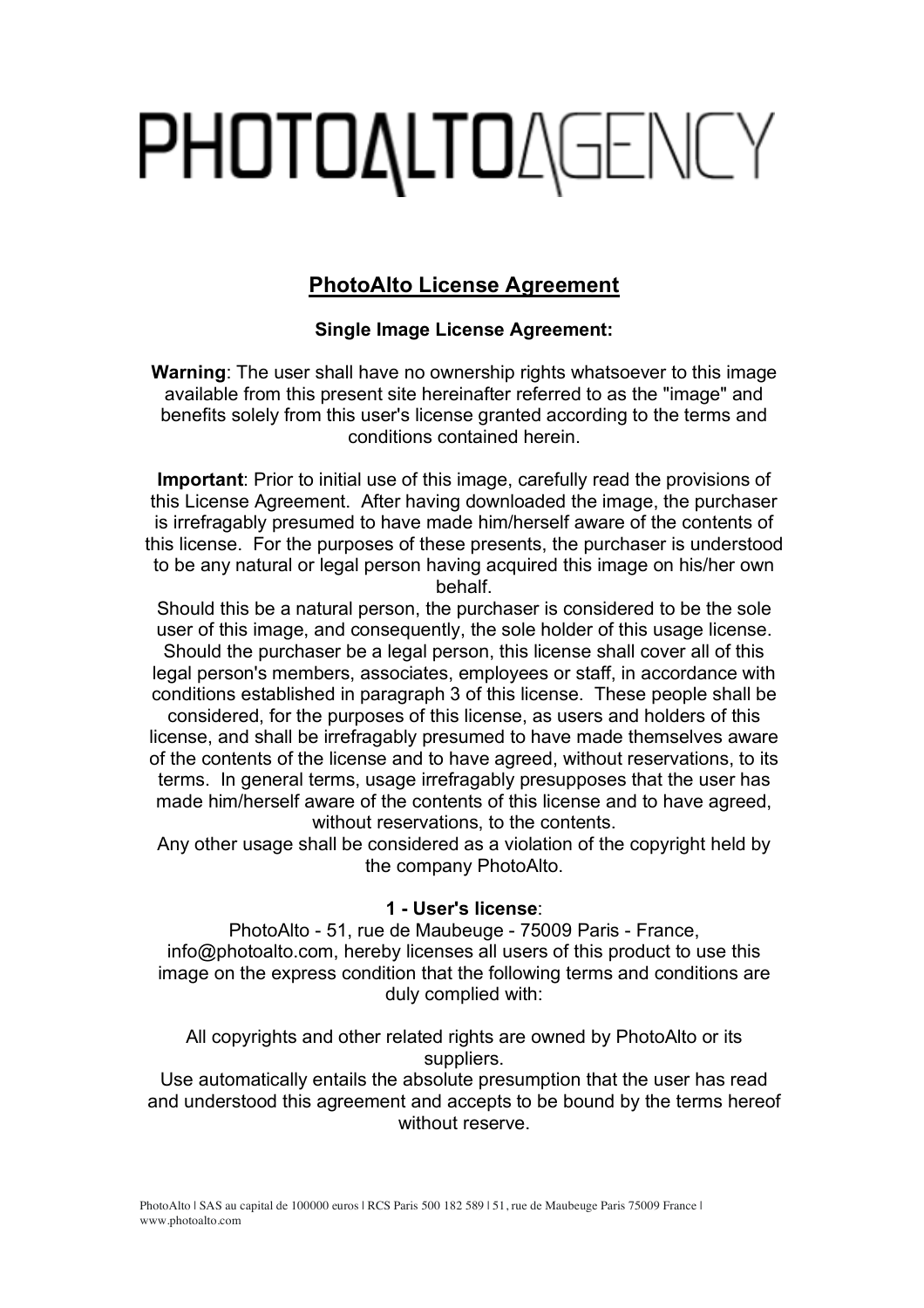# **2 - User's rights**:

**A.** To reproduce, display, print, adapt and publish the photographic image using any and all media, subject to the conditions contained below. **B.** To make one (1) back-up copy of the image for archive or storage

purposes.

**C**. Making use the image on behalf of a third party who is not the holder of the present license, provided that this usage does not allow the said third party free access to the photographic image or all of the photographic images, which would result in this third party being considered a user according to the definition provided herein

**D.** The user remains responsible and shall act as guarantor for the third party vis-à-vis PhotoAlto with regard to respecting the terms herein.

## **3 - Use restrictions**:

The user has no right to:

- **A.** Copy the image or the accompanying written materials, except in those cases specifically authorized in this license agreement.
	- **B.** Reproduce the image as is, for commercial purposes.

**C.** The user is hereby informed that unauthorized commercial use will result in the user being civilly and/or criminally liable for infringement of copyright.

**D.** Reproducing or providing the image to more than 20 people, notably through duplication of the files or by making them available via an Internet, Intranet network, extranet, or through file sharing.

- **E.** Create a scandalous, obscene or immoral work using the photographic image.
- **F.** Distribute or sell the image by associating them with another product in competition.

**G.** Use the photographic image relating to any identifiable persons, goods or entities in any way likely to bring the image of such persons, good or entities into disrepute, in particular by conferring upon it anything of a scandalous, obscene or immoral or similar nature, or which might suggest any link or association with any product, service or concept, by giving it a polemical, unfair, parasitical or defamatory nature.

- **H.** Crop individual people from groups larger than 4 persons and use them as individuals in your design.
- **I.** Rent, sell, lend or otherwise grant rights to the image outside of the cases referred to above.